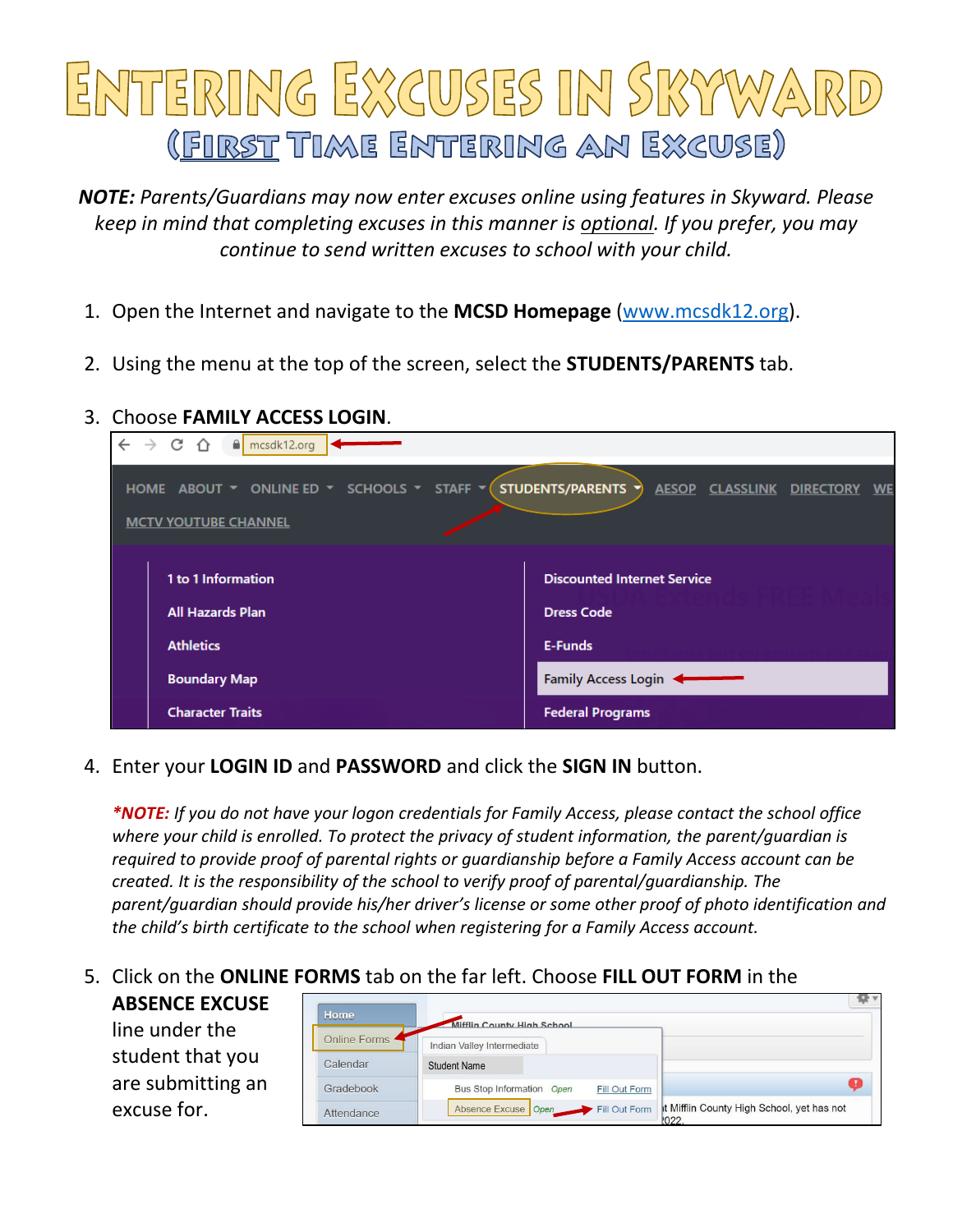6. Select **ABSENCE EXCUSE** in the District Message box on the far-right side of the screen.

| Home                | I (Indian Valley Intermediate)                                                    |                               |
|---------------------|-----------------------------------------------------------------------------------|-------------------------------|
| <b>Online Forms</b> | <b>District Message</b>                                                           | <b>District Message</b>       |
| Calendar            | Enter your Student's absence excuse and then click the Complete button to submit. | Absence Excuse                |
| Gradebook           |                                                                                   | 2. Complete Absence Excuse    |
| Attendance          |                                                                                   | <b>Next</b>                   |
| Student Info        |                                                                                   | <b>Close and Finish Later</b> |

Would you like to complete it now?

The form "Online Absence Excuse" has not yet been completed.

7. Select **YES** on the popup window.

 $\mathbf{C}$  $\overline{G}$  $\mathsf{A}$  $S$ 

 $\mathbf{S}$  $\overline{D}$  $T<sub>6</sub>$  $\overline{A}$  $\frac{G}{R}$ Ad<br>Hi  $\overline{P}$ 

 $\overline{\mathbf{S}}$  $H$ 

- 8. Fill out the fields shown in **GREEN** on this example.
	- Enter **TODAY'S DATE**.
	- Enter the **dates that your child was absent**. You may enter more than one date.
	- Enter a **reason for the absence**.

| ome                     | <b>Absence Excuse</b>                                                                                |
|-------------------------|------------------------------------------------------------------------------------------------------|
| <b>Iline Forms</b>      | (Indian Valley Intermediate)                                                                         |
|                         | <b>District Message</b><br>Step 1. Absence Excuse (Required)<br><b>K &amp; View Full Screen</b>      |
| alendar                 | 1. Absence Excuse<br>Save                                                                            |
| adebook                 | 2. Complete Absence Excuse<br>Save and                                                               |
| tendance                | Name:<br>Gender: Female<br>Grade/Grad Yr:<br>Other ID:<br>Print<br>Previous Step<br><b>Next Step</b> |
| udent Info              | <b>Back</b><br>Close and Finish Later<br>Mifflin County School District                              |
| od Service              | If you are requesting an early dismissal, we ask that you call the school or send a note with your c |
| hedule                  | <b>Online Absence Excuse for: Indian Valley Intermediate</b><br>121                                  |
| scipline                | <b>Student: Student Name</b><br>Grade: 04                                                            |
| st Scores               | Enter Today's Date: 11/20/2021<br>(ex: 09/07/2021)                                                   |
| <b>tivities</b>         | <b>Enter Absent Dates:</b>                                                                           |
| aduation<br>equirements | 11/18/2021, 11/19/2021                                                                               |
| ademic<br>story         |                                                                                                      |
| ortfolio                |                                                                                                      |
| arning Center           | <b>Reason for Absence:</b>                                                                           |
| <b>vlert</b>            | <b>illness</b>                                                                                       |
| ealth Info              |                                                                                                      |
| gin History             |                                                                                                      |
|                         | Complete Step 1 Only                                                                                 |

 $\mathsf{No}$ 

- 9. When you are finished, press the **COMPLETE STEP 1 ONLY** button at the bottom of the screen. Your entry is now complete and will be received by the school for system approval. You may close the program.
- 10. If necessary, you can edit your entry by clicking the **EDIT STEP 1** button at the bottom of the screen. When you are finished editing, press the **COMPLETE STEP 1 ONLY** button.
- 11. Do **NOT** click the **COMPLETE ABSENCE EXCUSE** button in the District Message or the **SUBMIT ABSENCE EXCUSE** button at the bottom of the screen. If you do, you will need

to complete additional steps when completing future excuses for your child.

|                     | <b>Absence Excuse</b>                                                                                                                                                                                                                                               |                          |                                                |
|---------------------|---------------------------------------------------------------------------------------------------------------------------------------------------------------------------------------------------------------------------------------------------------------------|--------------------------|------------------------------------------------|
| Home                | (Indian Valley Intermediate)                                                                                                                                                                                                                                        |                          | Print                                          |
| <b>Online Forms</b> | Step 2. Complete Absence Excuse (Required)                                                                                                                                                                                                                          |                          | <b>District Message</b>                        |
| Calendar            | By completing Absence Excuse, you are confirming that the Steps below have been finished.<br>Are you sure you want to complete Absence Excuse for Elissa?<br><b>Review Absence Excuse Steps</b><br><b>Absence Excuse</b><br>Completed 11/16/2021 10:49am<br>Step 1) |                          | Absence Excuse<br>Completed 11/16/2021 10:49am |
| Gradebook           |                                                                                                                                                                                                                                                                     |                          | 2. Complete A sence Excuse .                   |
| Attendance          |                                                                                                                                                                                                                                                                     |                          | Previous Step<br>Next Step                     |
| Student Info        | <b>Guardian Name:</b>                                                                                                                                                                                                                                               | <b>Guardian Address:</b> | Close and Finish Later                         |
| Food Service        |                                                                                                                                                                                                                                                                     |                          |                                                |
| Schedule            |                                                                                                                                                                                                                                                                     | Submit At ence Excuse    |                                                |

Edit Step 1

The checkmark signifies that the absence was submitted.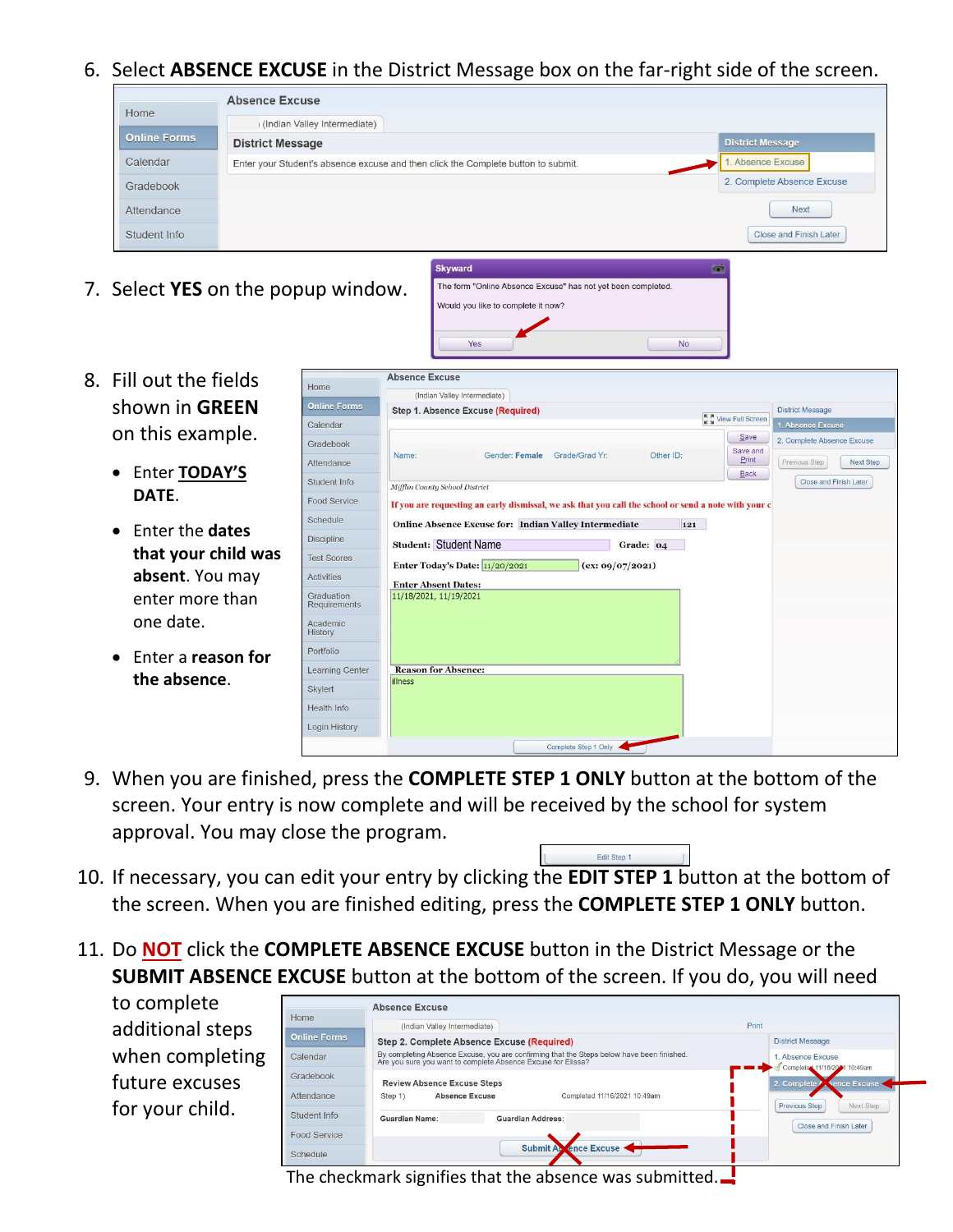# Introducir excusas en Skyward

(Primera vez que ingresa una excusa)

*NOTA: Los padres / tutores ahora pueden ingresar excusas en línea usando las funciones de Skyward. Tenga en cuenta que completar las excusas de esta manera es opcional. Si lo prefiere, puede continuar enviando excusas por escrito a la escuela con su hijo.* 

- 1. Abra Internet y navegue hasta la página de inicio de **MCSD** [\(www.mcsdk12.org\)](http://www.mcsdk12.org/).
- 2. Usando el menú en la parte superior de la pantalla, seleccione la pestaña **ESTUDIANTES / PADRES.**
- 3. Elija **FAMILY ACCESS LOGIN**.

| $\leftarrow$ $\rightarrow$ C $\Omega$ I<br>mcsdk12.org                                                    |                                                            |
|-----------------------------------------------------------------------------------------------------------|------------------------------------------------------------|
| HOME ABOUT $\bullet$ ONLINE ED $\bullet$ SCHOOLS $\bullet$ STAFF $\bullet$<br><b>MCTV YOUTUBE CHANNEL</b> | STUDENTS/PARENTS<br>AESOP CLASSLINK DIRECTORY<br><b>WE</b> |
| 1 to 1 Information                                                                                        | <b>Discounted Internet Service</b>                         |
| <b>All Hazards Plan</b>                                                                                   | <b>Dress Code</b>                                          |
| <b>Athletics</b>                                                                                          | <b>E-Funds</b>                                             |
| <b>Boundary Map</b>                                                                                       | Family Access Login                                        |
| <b>Character Traits</b>                                                                                   | <b>Federal Programs</b>                                    |

4. Ingrese su **ID de inicio de sesión** y **CONTRASEÑA** y haga clic en el botón INICIAR **SESIÓN.**

*\*NOTA: Si no tiene sus credenciales de inicio de sesión para Family Access, comuníquese con la oficina de la escuela donde está inscrito su hijo. Para proteger la privacidad de la información del estudiante, el padre/tutor debe proporcionar una prueba de los derechos parentales o la tutela antes de que se pueda crear una cuenta de Family Access. Es responsabilidad de la escuela verificar la prueba de paternidad / tutela. El padre/tutor debe proporcionar su licencia de conducir o alguna otra prueba de identificación con foto y el certificado de nacimiento del niño a la escuela al registrarse para obtener una cuenta de Family Access.*

### 5. Haga clic en el botón **FORMULARIOS EN LÍNEA** pestaña en el extremo izquierdo. Elegir

**RELLENA EL FORMULARIO** en el **ABSENCE EXCUSA** línea debajo del estudiante para el que está enviando una excusa.

| Home           |                                                          |                                                     |
|----------------|----------------------------------------------------------|-----------------------------------------------------|
| Online Forms . | Mifflin County High School<br>Indian Valley Intermediate |                                                     |
| Calendar       | Nombre del                                               |                                                     |
| Gradebook      | Bus Stop Information Open<br>Fill Out Form               |                                                     |
| Attendance     | Absence Excuse Open Fill Out Form                        | It Mifflin County High School, yet has not<br>1022. |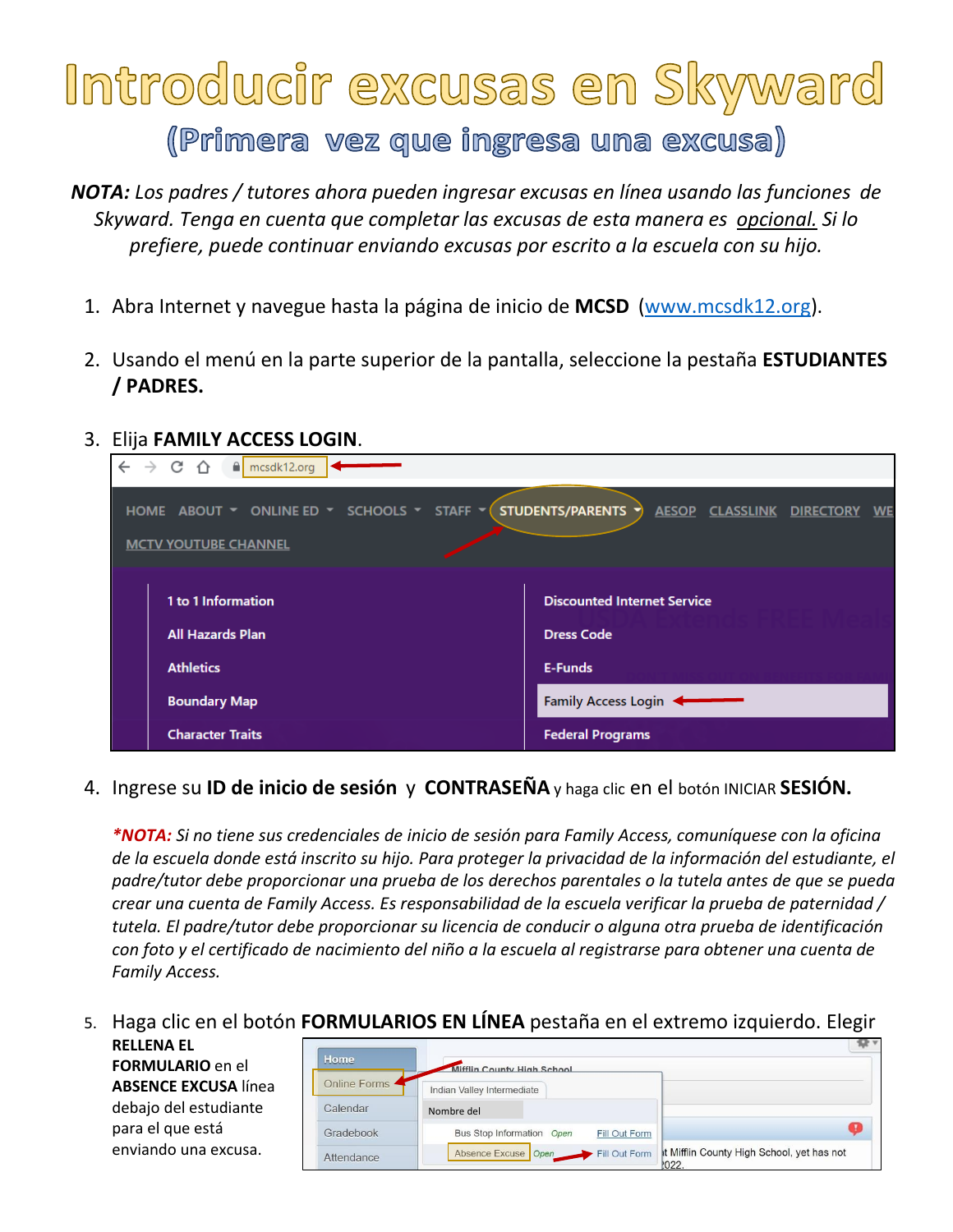6. Seleccione **EXCUSA DE AUSENCIA** en el cuadro Mensaje del distrito en el extremo derecho de la pantalla.

|                     | <b>Absence Excuse</b>                                                             |                               |
|---------------------|-----------------------------------------------------------------------------------|-------------------------------|
| Home                | (Indian Valley Intermediate)                                                      |                               |
| <b>Online Forms</b> | <b>District Message</b>                                                           | <b>District Message</b>       |
| Calendar            | Enter your Student's absence excuse and then click the Complete button to submit. | . Absence Excuse              |
| Gradebook           |                                                                                   | 2. Complete Absence Excuse    |
| Attendance          |                                                                                   | <b>Next</b>                   |
| Student Info        |                                                                                   | <b>Close and Finish Later</b> |

|                                | <b>Skyward</b>                                                                                     |            |
|--------------------------------|----------------------------------------------------------------------------------------------------|------------|
| 7. Seleccione Sí en la ventana | The form "Online Absence Excuse" has not yet been completed.<br>Would you like to complete it now? | emergente. |
|                                | Yes<br><b>No</b>                                                                                   |            |

Edit Step 1

- 8. Rellene los campos que se muestran en **VERDE** en este ejemplo.
	- Ingrese la **FECHA DE HOY** .
	- Ingrese las **fechas en que su hijo estuvo ausente.** Puede introducir más de una fecha.
	- Introduzca un **motivo para la ausencia**.

|                                   | <b>Absence Excuse</b>                                                                                |                                   |
|-----------------------------------|------------------------------------------------------------------------------------------------------|-----------------------------------|
| <b>Home</b>                       | (Indian Valley Intermediate)                                                                         |                                   |
| <b>Online Forms</b>               | Step 1. Absence Excuse (Required)                                                                    | <b>District Message</b>           |
| Calendar                          | <b>K A</b> View Full Screen                                                                          | 1. Absence Excuse                 |
| <b>Gradebook</b>                  | Save                                                                                                 | 2. Complete Absence Excuse        |
| Attendance                        | Save and<br>Gender: Female<br>Grade/Grad Yr:<br>Other ID:<br>Name:<br>Print<br>Back                  | Previous Step<br><b>Next Step</b> |
| Student Info                      | Mifflin County School District                                                                       | Close and Finish Later            |
| Food Service                      | If you are requesting an early dismissal, we ask that you call the school or send a note with your c |                                   |
| Schedule                          | Online Absence Excuse for: Indian Valley Intermediate<br>121                                         |                                   |
| <b>Discipline</b>                 | Student: Nombre del<br>Grade: 04                                                                     |                                   |
| <b>Test Scores</b>                | Enter Today's Date: 11/20/2021<br>(ex: 09/07/2021)                                                   |                                   |
| <b>Activities</b>                 | <b>Enter Absent Dates:</b>                                                                           |                                   |
| <b>Graduation</b><br>Requirements | 11/18/2021, 11/19/2021                                                                               |                                   |
| Academic<br>History               |                                                                                                      |                                   |
| Portfolio                         |                                                                                                      |                                   |
| earning Center                    | <b>Reason for Absence:</b>                                                                           |                                   |
| <b>Skylert</b>                    | <b>illness</b>                                                                                       |                                   |
| lealth Info                       |                                                                                                      |                                   |
| ogin History                      |                                                                                                      |                                   |

- 9. Cuando haya terminado, presione el botón **COMPLETAR SOLO PASO 1** en la parte inferior de la pantalla. Su entrada ya está completa y será recibida por la escuela para la aprobación del sistema. Puede cerrar el programa.
- 10. Si es necesario, puede editar su entrada haciendo clic en el botón **EDITAR PASO 1** en la parte inferior de la pantalla. Cuando haya terminado de editar,pulse el botón COMPLETAR **SOLO PASO 1.**